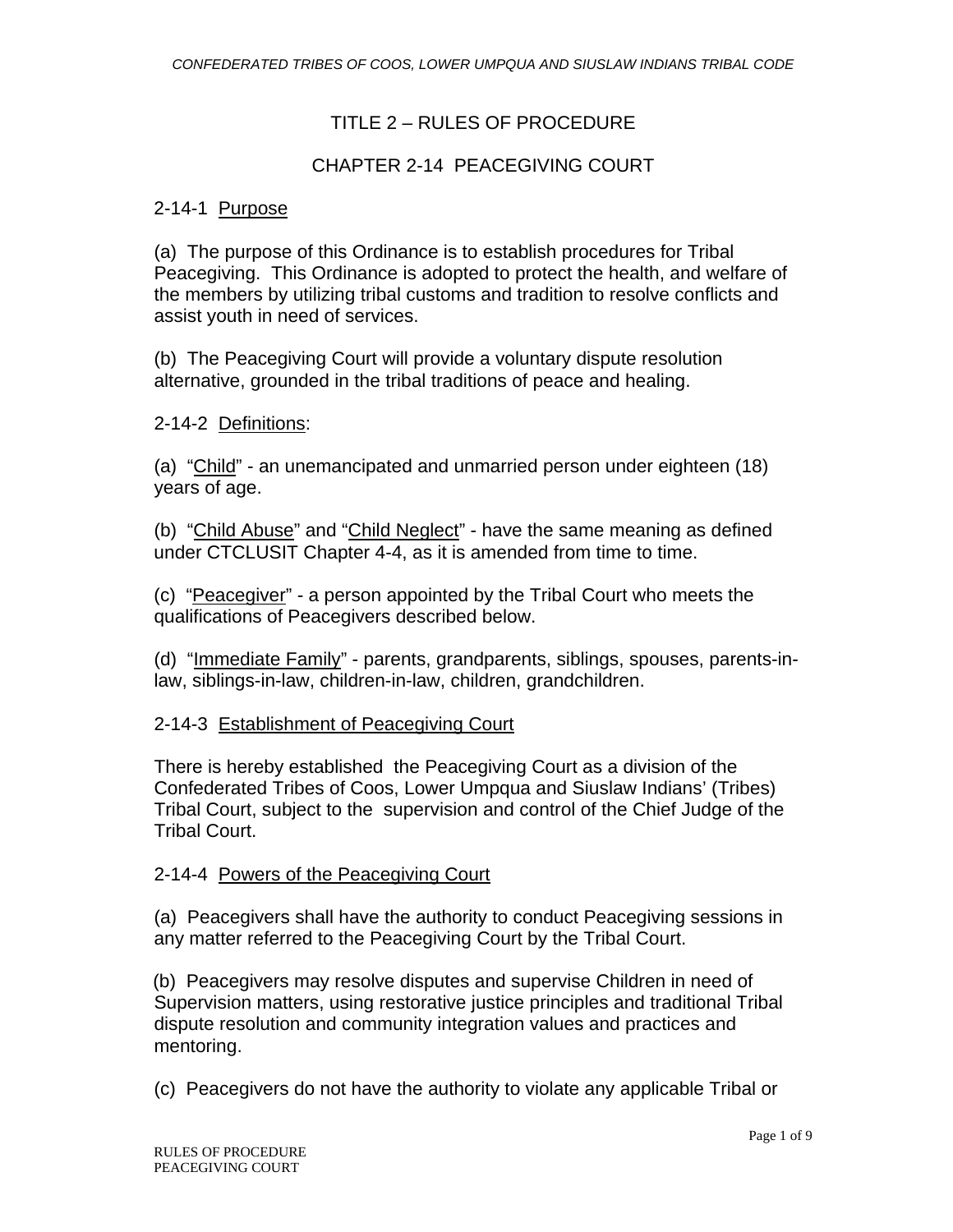Federal law or to jeopardize the health and welfare of any party to a case or of the Tribes or its members. Peacegivers also do not have the authority expressly, impliedly or otherwise through their status or activities to contractually bind the Tribes.

(d) After transfer of a case by the Tribal Court, as provided below, Peacegivers may convene Peacegiving sessions at reasonable times and places under the procedures outlined in this Ordinance. The Peacegiver, in his or her judgment, may involve all or some participants in each session. However, Peacegivers shall not meet alone with children without a parent, grandparent, guardian, Tribal Court judge or Tribal Court clerk present, unless express written permission has been obtained by the child's parent or guardian.

(e) Peacegivers may refuse to serve, or discontinue their service in any case at any time. If an assigned Peacegiver discontinues service, the Tribal Court will review whether to assign a new Peacegiver or remove the case from Peacegiving Court.

# 2-14-5 Duties of Peacegivers

Peacegivers shall schedule Peacegiving sessions at times and places that are reasonably convenient to all participants. At the outset of any participant's initial session, Peacegivers shall clearly state that they are not judges and have no authority to make a decision for parties or to force them to do anything, except as authorized by Tribal law. During Peacegiving, Peacegivers must at all times maintain an atmosphere that honors Tribal values and promotes peace and healing among the parties and the community. Unless the Tribal Court and the parties consent otherwise, Peacegivers must not accept any case in which they or their immediate family have any personal or financial interest in the outcome of the Peacegiving proceeding. Peacegivers must also disclose to the assigning Tribal Court judge and to the parties any such interest and any family relationship between themselves and any party to a Peacegiving case.

# 2-14-6 Qualifications of Peacegivers

Peacegivers shall be persons who:

(a) Have the respect of the Tribal community and a reputation for honesty, integrity, humanity and a demonstrated practice of resolving local problems by means that honor the tribal values of peace and healing;

(b) Satisfactorily complete a background investigation, including a determination by the Tribal Court that they have minimum standards of character at least as stringent as that described in the Tribes' Background Investigation Code for individuals working with children.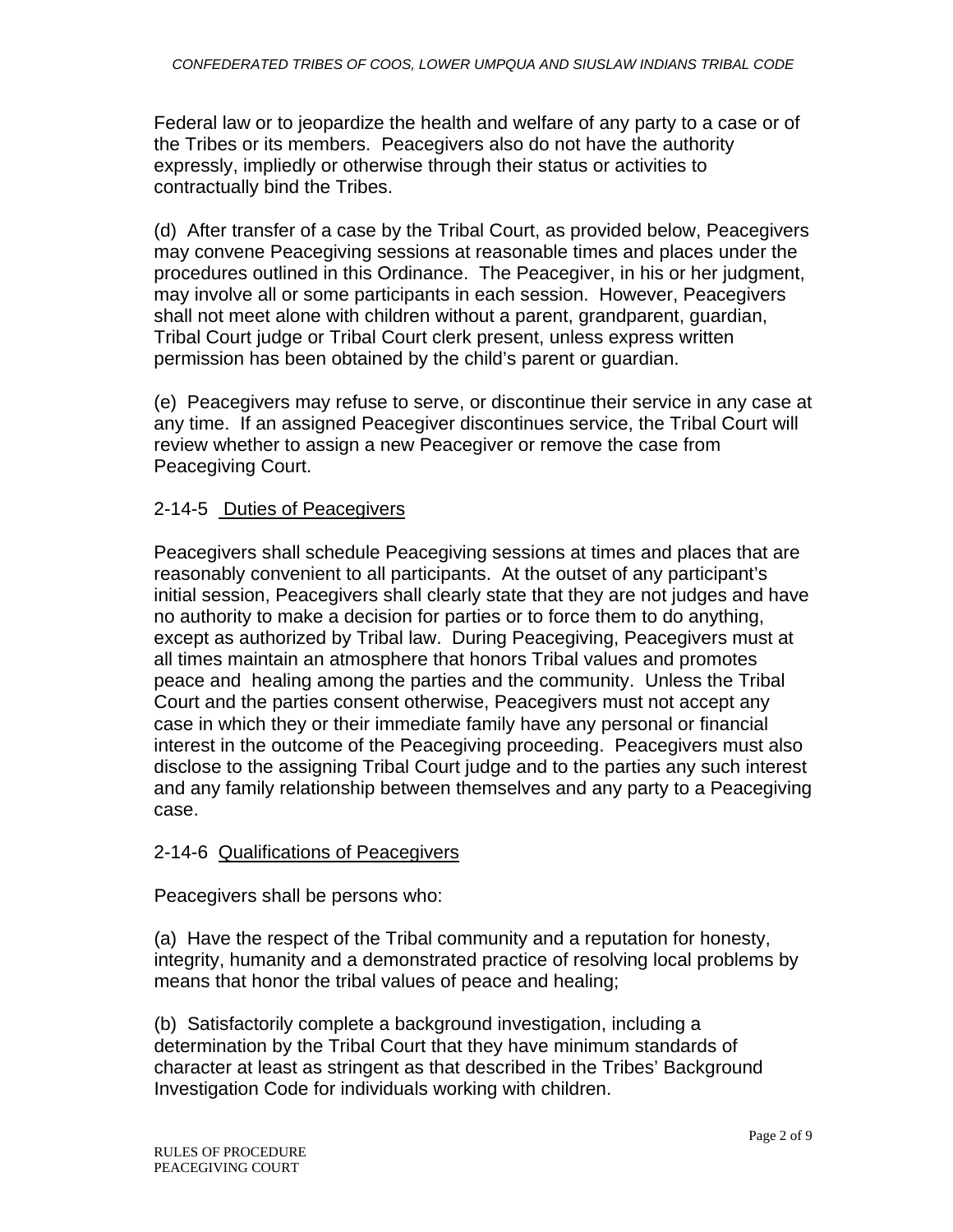(c) Are able and willing to sign an oath of office and abide by Tribal laws and any applicable ethical rules;

(d) Can, with or without reasonable accommodation, perform the duties and powers of Peacegivers;

(e)Are appointed by the Tribal Court;

(f) Must at all times conduct himself or herself as a positive role model for the community; and

(g) Must be Tribal members or spouses of Tribal members.

## 2-14-7 Transfer of Case to Peacegiving

(a) With the consent of the all parties or the child in a Child in Need of Supervision or Juvenile Offender matter, the Tribal Court may transfer any case or dispute to the Peacegiving Court.

(b) At the time of transfer, the Tribal Court shall assign one or more Peacegivers to participate in the case. An assignment order may include a timeline for Peacegivers to provide reports, to meet certain deadlines or to complete Peacegiving.

(c) If the matter assigned involves a Child in Need of Supervision or a Juvenile Offender, the Tribal Court shall include in the referral, any reports, evaluations or other documents that the court believes would be useful to the Peacegiver in understanding the needs of the child.

#### 2-14-8 Peacegiving Court Coordinator

The Tribal Court may employ a coordinator to facilitate the review of Peacegiving cases and to assist the court with Peacegiving administration.

#### 2-14-9 Confidentiality and Privilege

Communications made during Peacegiving shall be treated as confidential by all parties and participants. Such communications shall be privileged as settlement negotiations and may not be admitted to Tribal Court as evidence unless otherwise agreed to in writing by the parties, or as otherwise provided by Tribal law, including this Ordinance. This privilege will not apply to communications originally made for purposes other than Peacegiving, or made before Peacegiving begins. Notwithstanding any other provision of this paragraph, a Peacegiver must make a formal report to the appropriate government agency if he/she learns of any alleged abuse or neglect of a child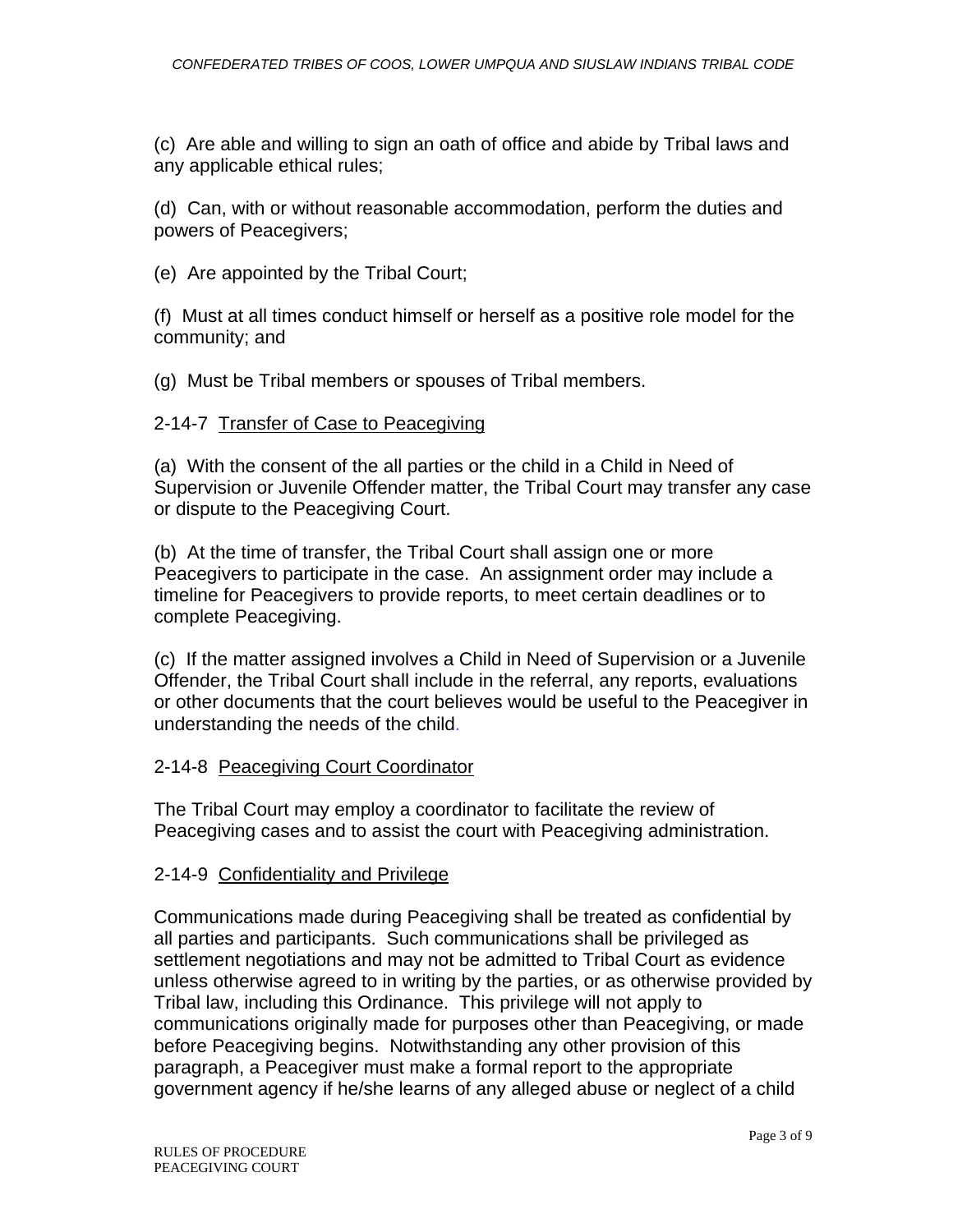during Peacegiving or otherwise. Subject to the other provisions of Tribal law, including this Ordinance, the Tribal Court may hold a party or a Peacegiver to be in contempt of court upon a finding that a person violated the confidentiality of Peacegiving. With the permission of all Peacegiving parties and the consent of the Tribal Court, a Peacegiver may testify at a hearing regarding Peacegiving proceedings.

## 2-14-10 Records and Files

The Peacegiving Court shall maintain a file for each matter referred to it. The files of the Peacegiving Court shall be maintained separate and apart from the files of the Tribal Court on the same matter. Only such reports and documents as are specifically requested by the Tribal Court Judge or as are deemed necessary by the Peacegiver shall be transmitted from the Peacegiving Court file to the Tribal Court file.

## 2-14-11 Removal of Peacegiver

The Chief Judge of the Tribal Court may remove a Peacegiver if the Court, in its sole discretion, finds that the Peacegiver is no longer qualified under Section 2-14-6.

## 2-14-12 Compensation of Peacegiver

Peacegivers are Tribal volunteers and shall receive no direct remuneration for their services. At the conclusion of Peacegiving proceedings, Peacegivers may accept gifts of nominal value in the tradition of potlatch, from parties in recognition of their services. Peacegivers shall not solicit gifts and shall not accept gifts until after jurisdiction of the Peacegiving Court is terminated.

## 2-14-13 Immunity of Peacegivers

Peacegivers shall be officers of the Tribal Court. Subject to the provisions of this Ordinance, Peacegivers shall be immune from suit for good faith actions and omissions made in the scope of their authority, in the same manner as judges of the Tribal Court.

## 2-14-14 Peacegiving-Related Motions

(a) Any party may file a Motion in Tribal Court to Terminate Peacegiving. A Motion to Terminate Peacegiving must be based on one or more of the following grounds:

- (1) Lack of personal or subject matter jurisdiction; or
- (2) High Probability that Peacegiving will be unsuccessful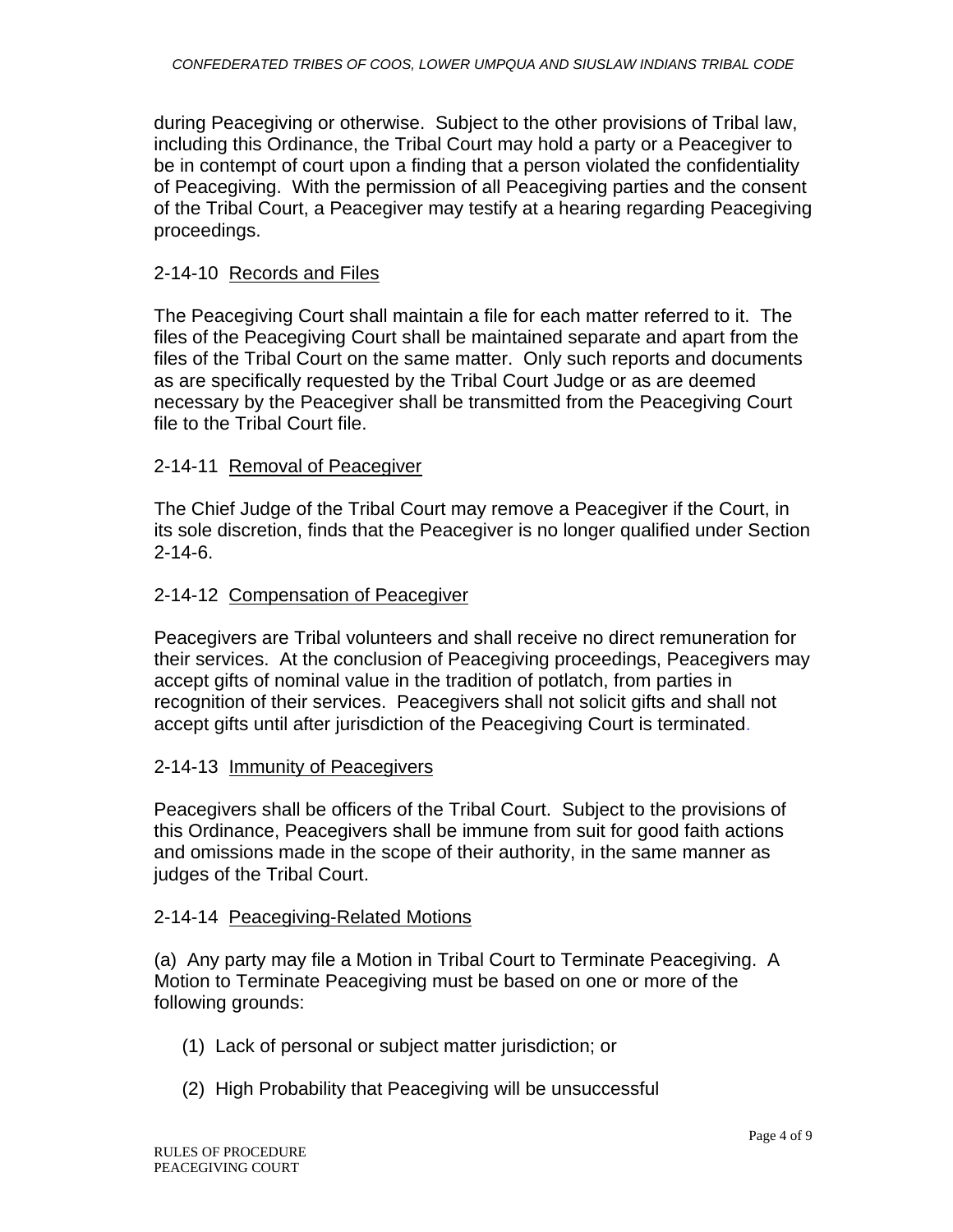(b) Any party may file a Motion in Tribal Court to Change Peacegiver based on a conflict of interest or other good cause;

(c) Any non-party participant may file a Motion to be Excused from Peacegiving. Such motion must state the good cause grounds why such person should not be involved in Peacegiving. Prior to filing a motion in Tribal Court to be excused from Peacegiving, the participant shall make a written request to the Peacegiver stating good cause to be excused.

(d) Except in cases of harassment, a party having a complaint against a Peacegiver or the Peacegiving process should first seek to resolve the matter with the Peacegiver. If this effort does not resolve the matter, the party may make a motion to the Tribal Court for a protective order ending or limiting Peacegiving. The grounds for any such motion and order will include, without limitation:

(1) Harassment by a Peacegiver or harassment during Peacegiving by another party to the Peacegiving that has not been effectively controlled by the Peacegiver.

(2) Peacegiver conduct during the Peacegiving process that is degrading, inhumane, dangerous, assaultive, contrary to the laws or traditions of the Tribes, or otherwise violative of basic human rights.

(e) On its own motion, and after making all necessary findings of fact and conclusions of law, the court may take any action described in this section.

## 2-14-15 Conduct of Peacegiving

(a) Facilitation by Peacegiver.

Peacegiving shall be facilitated by Peacegivers in accordance with Tribal traditions and values. Peacegivers will establish and explain the basic Peacegiving rules and procedures to participants.

## (b) Participants

Peacegiving may include non-parties suggested by the parties, or believed to be useful and appropriate to the issues presented by the case. If a child is involved, a Peacegiver will encourage participation by that child's parent o legal guardian. The Peacegiver shall prepare a list of proposed non-party participants and consult with each party regarding the list prior to or at the first Peacegiving session. The list of non-party participants may be changed during Peacegiving, as need arises. The Peacegiver may apply to the Court Clerk for a subpoena for any person who will not voluntarily participate. This subpoena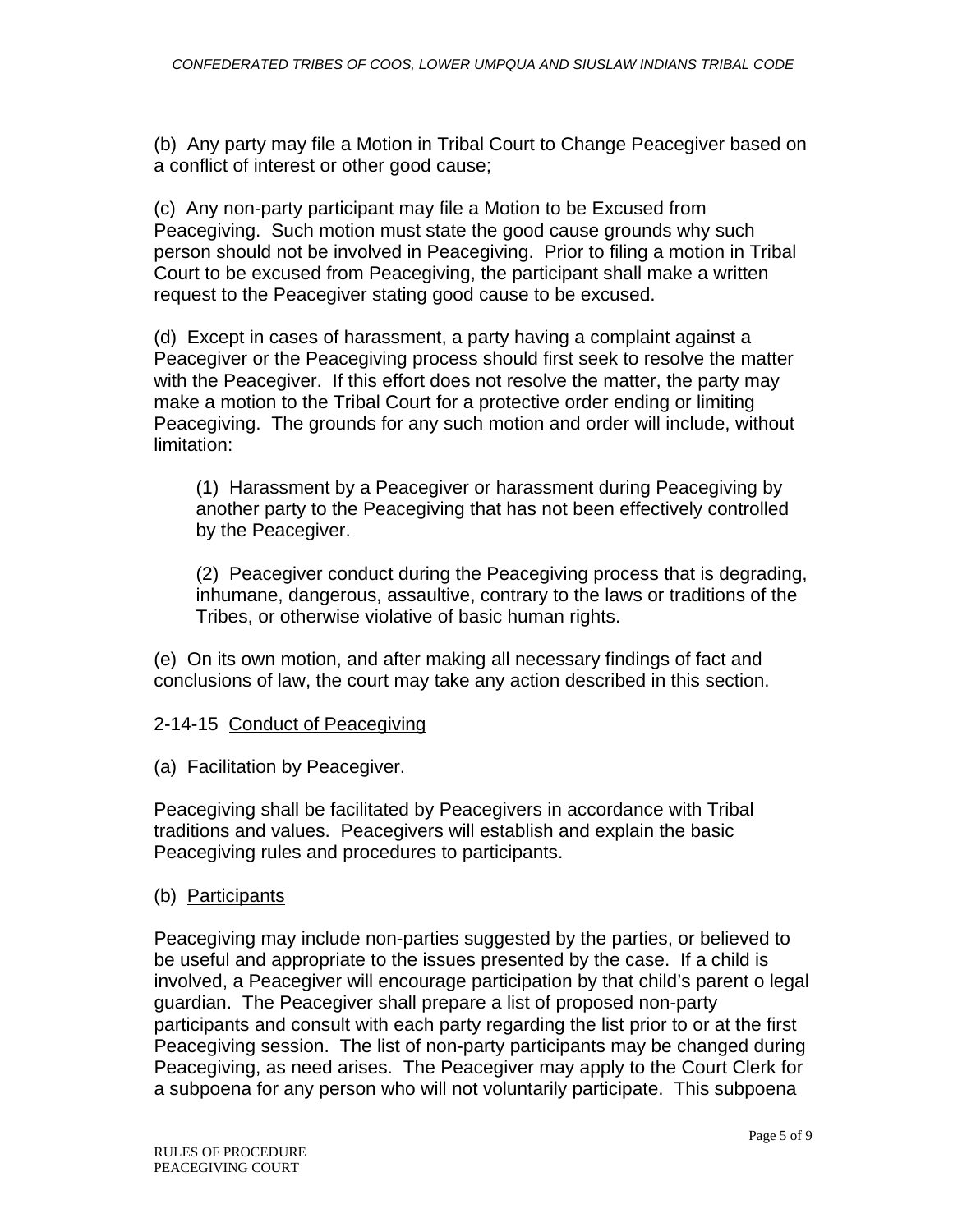may be in a letter format and used only to require attendance at Peacegiving. Peacegivers may caucus with individual or subgroups of participants.

#### (c) Authority to Settle

Except for the Tribes, every party participating in Peacegiving must have the authority to settle the matter as to that party's interests. In the event that the Tribes are a party, the Tribes' representative must be able to make a recommendation to Tribal Council. Violations of this requirement are subject to the contempt powers of the Tribal Court and the Peacegiver or any party may file a motion for an order to show cause why a person who violates such obligation should not be held in contempt.

## (d) Good Faith

Any person who participates in Peacegiving without acting in good faith to resolve their differences may be excluded or have their participation restricted by the Peacegiver.

## (e) Lawyers or Spokespersons

Lawyers and Spokespersons may participate in Peacegiving only with the advance unanimous consent of the Peacegiver and all parties.

(f) Peacegiving may include community and Tribal activities that do not reasonably threaten the welfare of participants. Any such activities involving a child must be pre-approved in writing by that child's parent or legal guardian.

## 2-14-16 Peacegiver Report to Tribal Court

Peacegiver will submit a status report to the Tribal Court in any of the following circumstances:

- (a) When Peacegiving has been successfully completed;
- (b) When the Peacegiver feels that no further Peacegiving will occur,
- (c) When requested by the Tribal Court pursuant to tribal law.

The status report may either be in writing or a verbal statement made on the record, will detail what additional Peacegiving sessions are needed and the degree to which the original dispute has been resolved. The report shall identify any unresolved issues and the parties involved in those issues. The report shall not include the substance of communications made in the course of Peacegiving that would be considered confidential communications for settlement purposes unless those communications are necessary to satisfy the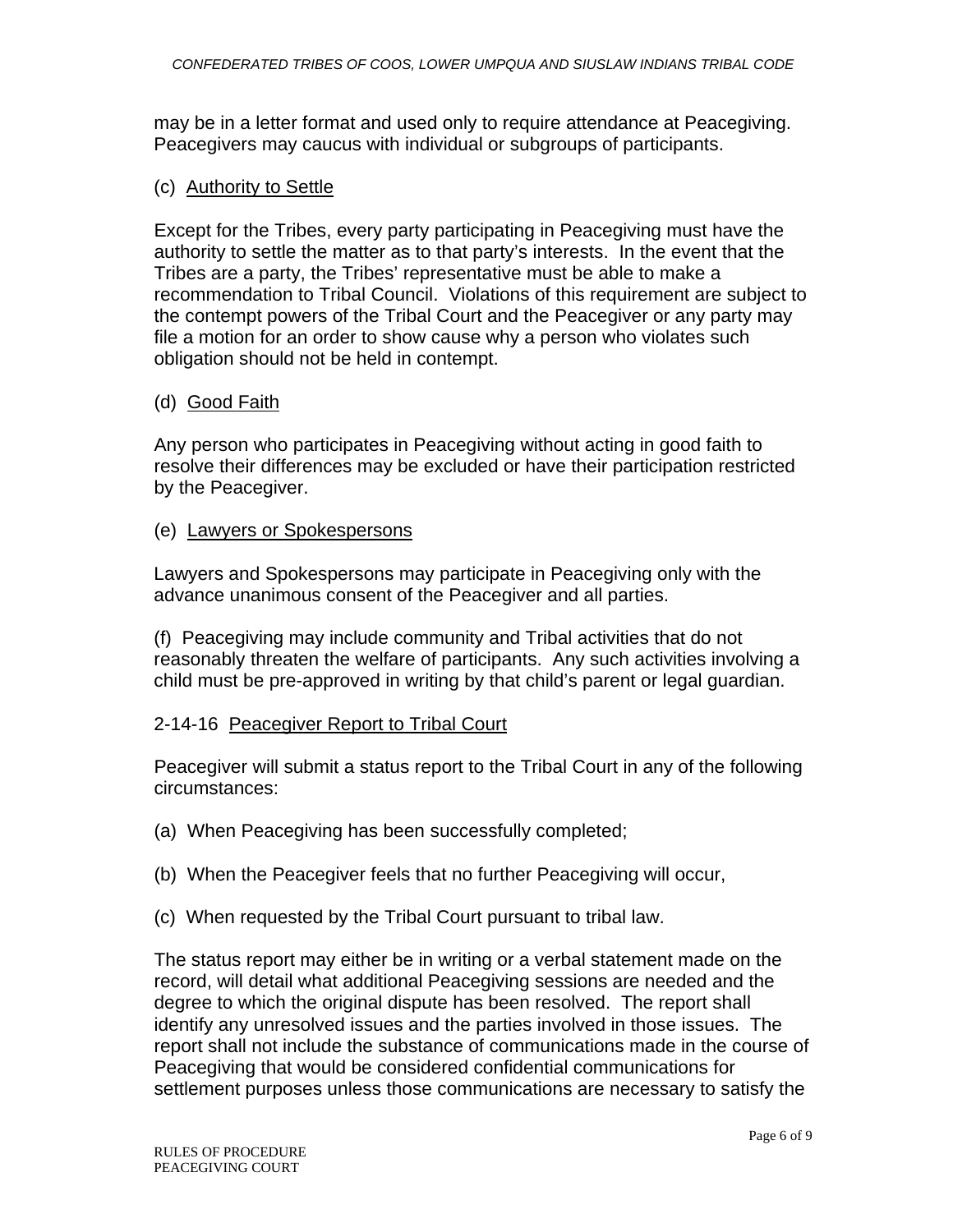requirements of this Chapter, including this section, or other Tribal laws.

## 2-14-17 Agreements Made During Peacegiving

All agreements involving at least one party made during Peacegiving must be in writing and fully executed before the Peacegiver makes a final status report to the Tribal Court. No agreement made during Peacegiving shall have legal force and effect until approved by the Tribal Court.

## 2-14-18 Sovereign Immunity

Nothing in this Ordinance waives, expressly or impliedly, the sovereign immunity of the Tribes or any of its officers, employees or representatives.

## 2-14-19 Severability

If a court of competent jurisdiction finds any provision of this ordinance to be invalid or illegal under applicable tribal and or federal law, such provision shall be severed from this ordinance and the remainder of this ordinance shall remain in full force and effect.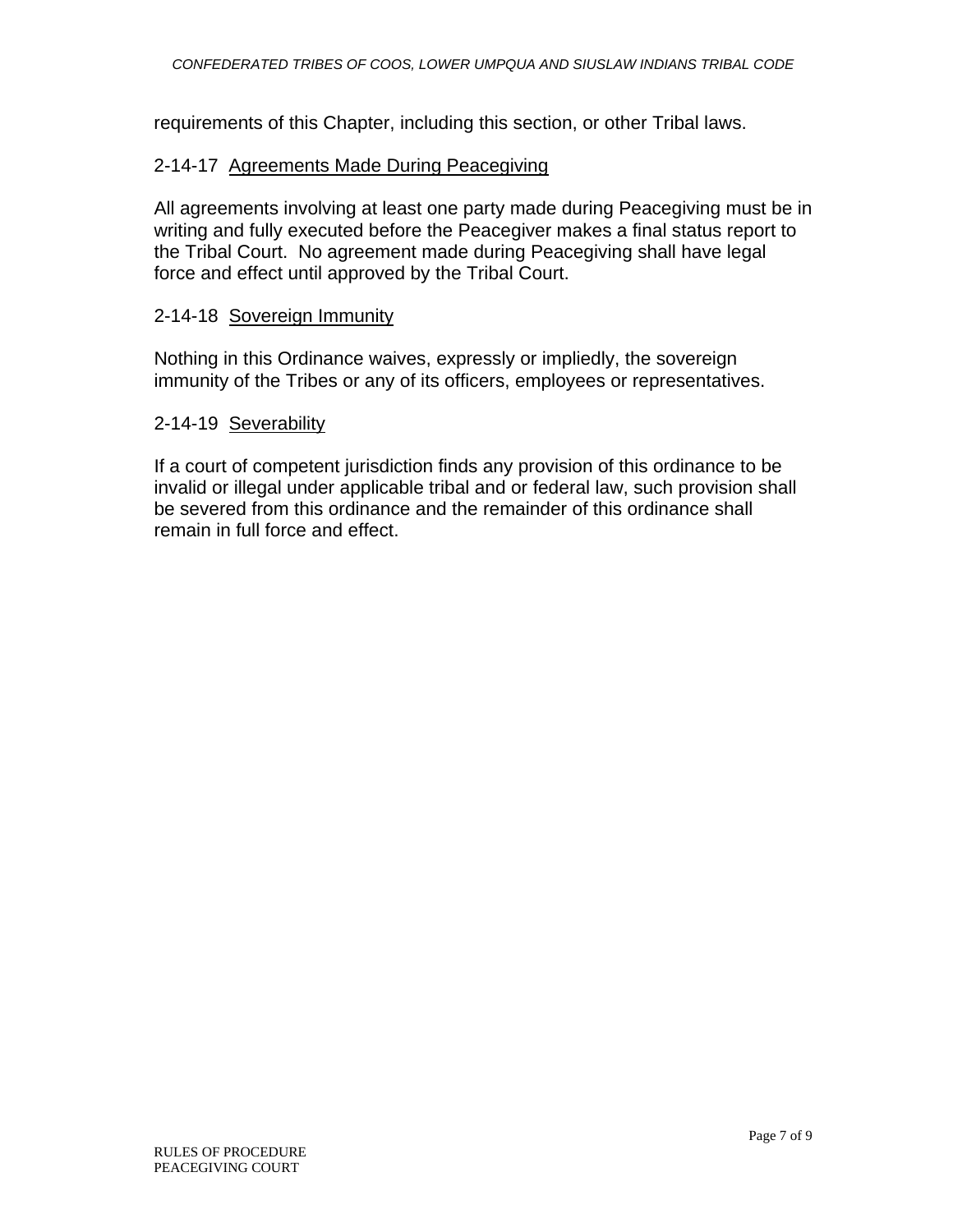# APPENDIX A

# LEGISLATIVE HISTORY AND EDITORIAL CHANGES